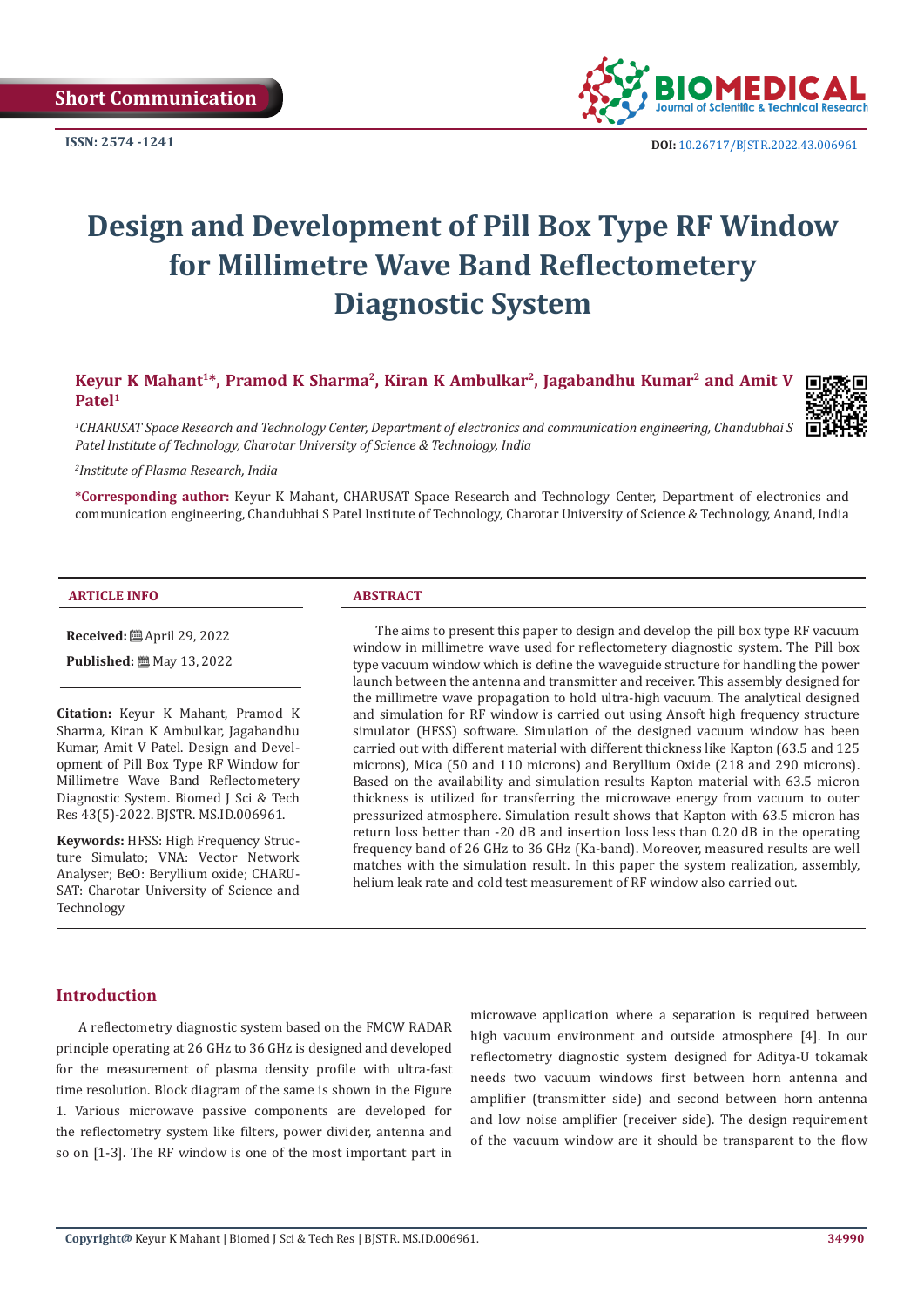of RF energy, window material should have low loss tangent and mechanical size should be as per the Ka-band waveguide WR-28 size (7.11 x 3.56 mm). Various materials can be utilized in the design of vacuum window like CVD-diamond, Beryllium oxide

(BeO), mica film and Alumina [5-7]. Based on the availability and simulation results pill-box vacuum window with Kapton material and 63.5 micron thickness is designed, fabricated and tested.



**Figure 1:** Block diagram of reflectometry diagnostic system.

#### **Design and Simulation**

Initially, design, simulation and optimization of the pill-box vacuum window was carried out using high-performance 3D EM analysis software CST. Designed Vacuum window assembly and cross section view is as shown in Figures 2a & 2b respectively. The fabricated vacuum window has CF16 flange end on one side and rectangular waveguide end-flange connection on the other side. Simulation of the vacuum window is carried out with various dielectric material with different thickness like Kapton (63.5 and 125 microns), Mica (50 and 110 microns) and Beryllium Oxide (218 and 290 microns). Based on the availability and simulation results Kapton material with 63.5-micron thickness is utilized in the final model. In the fabricated vacuum window special gasket with CNC milled recessions for holding Gold and Molybdenum foil gaskets is utilized, which is suitable for dielectric window material.

The simulation results of the vacuum window with various dielectric material with different thickness is shown in the Figure 3 and the values are also tabulated in (Table 1). Moreover, Electric fields distributions in the vacuum window is shown in the Figure 3b. As per the simulation results, mica with 50-micron thickness is the most deserving candidate for vacuum window design, which has returns loss more than 24 dB and the insertion loss is 0.7 dB within the desired operating frequency band of 26 GHz to 36 GHz. However, based on the availability Kapton with 63.5 micron thickness is utilized for final design, which has simulation returns loss more than 21 dB and the insertion loss better than 0.3 dB within the desired operating frequency band of 26 GHz to 36 GHz. In order to meet the requirements of the vacuum environment, the pill-box vacuum window was fabricated using the material 304L stainless steel.

| <b>Material</b> | <b>Thickness</b> | Return Loss @ 32 GHz | Insertion Loss @ 32 GHz |
|-----------------|------------------|----------------------|-------------------------|
| Kapton          | 125 microns      | $-18.6$ dB           | $-0.17$ dB              |
| Kapton          | 63.5 microns     | $-23.5$ dB           | $-0.10$ dB              |
| Mica            | 50 microns       | $-30$ dB             | $-0.098$ dB             |
| Mica            | 110 microns      | $-28.3$ dB           | $-0.096$ dB             |
| Beryllium Oxide | 218 microns      | $-9.48$ dB           | $-2.86$ dB              |
| Beryllium Oxide | 290 microns      | $-9.41$ dB           | $-2.84$ dB              |

| <b>Table 1:</b> Obtained simulation results of pill-box vacuum window. |  |
|------------------------------------------------------------------------|--|
|------------------------------------------------------------------------|--|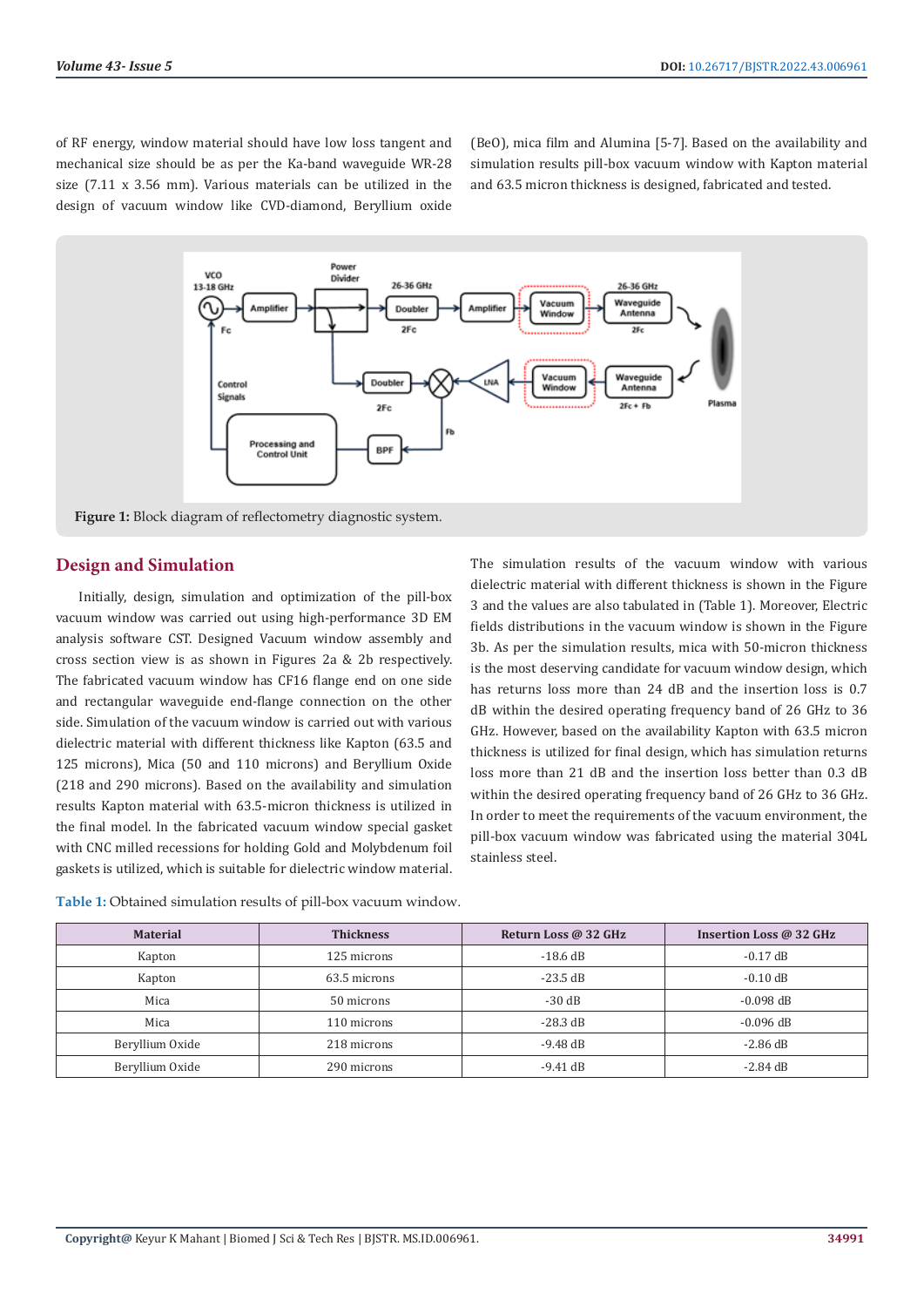

## **Figure 2:** Vacuum window

- a. Assembly and
- b. Cross section view.



#### **Figure 3:**

- a. Simulation results of vacuum window with different dielectric material and
- b. Electric fields distributions in the vacuum window.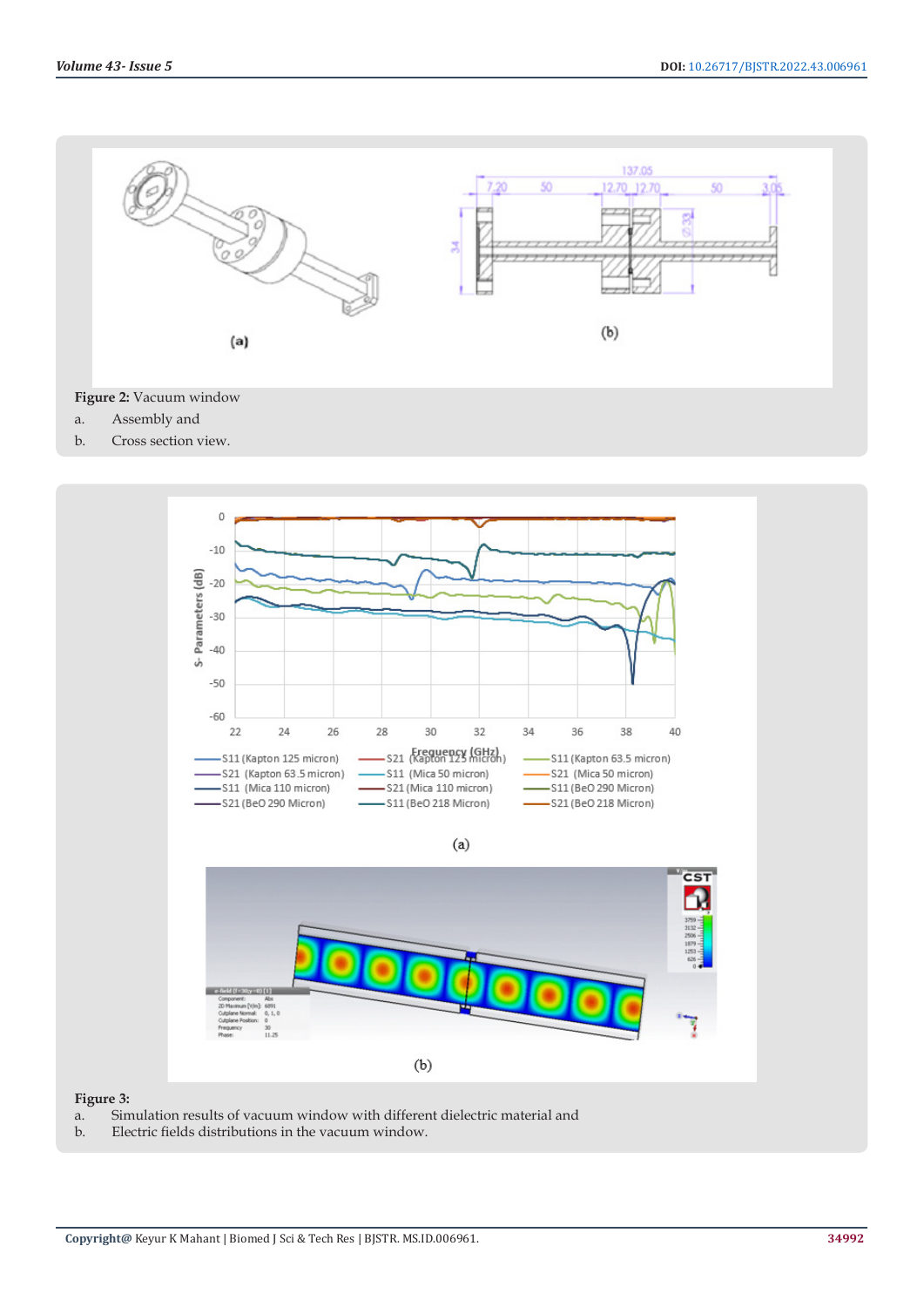### **Results and Discussion**

Photograph of the fabricated vacuum window is as shown in the Figure 4. The size of the pill-box vacuum window is 137.05 x 34 mm. The leak rate of the designed vacuum window is about 5×10−12 mbar l/s for 10 min after spraying helium gas as shown in Figure 5. RF Testing of the vacuum is carried out using a vector

network analyser (VNA) of Keysight N5245A. The simulation and measurement results of the vacuum window is as shown in Figure 6. Measurement results are well matches with the simulation results. The measurement results shows return loss more than 15 dB and an insertion loss better than 0.9 dB. It has been observed that the design vacuum window is transparent to RF energy and satisfies the criteria of vacuum environments.



**Figure 4:** Photograph of the fabricated vacuum window.



**Figure 5:** Helium leak rate testing of designed vacuum window.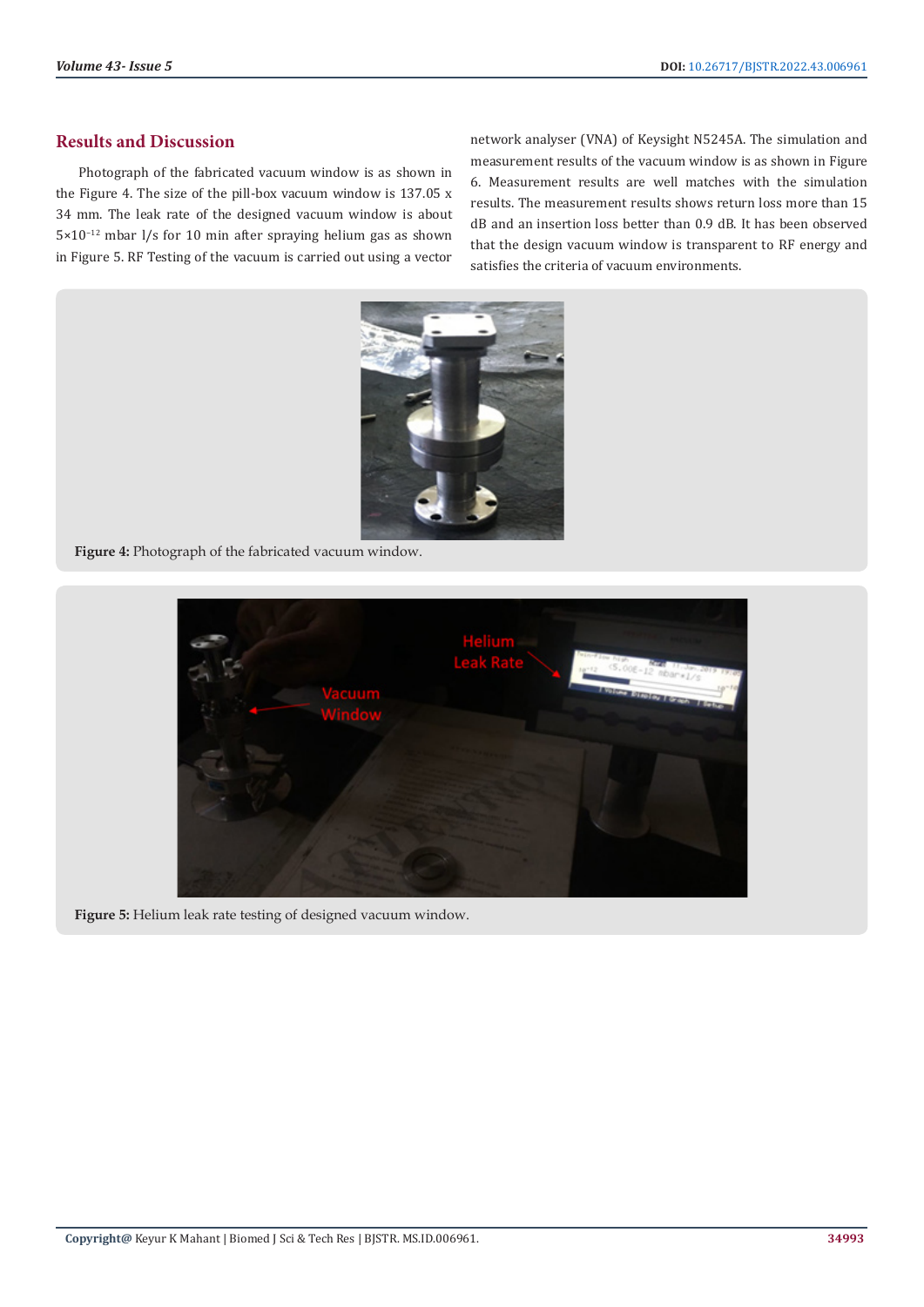

**Figure 6:** Simulated and measured S-parameter results of the Vacuum window Kapton (63.5 micron (thickness)).

#### **Conclusion**

A Kapton based pill-box vacuum window is presented in the paper. Here, simulation of the vacuum window is carried out with different material with different thickness but considering the availability and simulation results final vacuum window is fabricated using Kapton dielectric material with 50 micron thickness. To meet the requirements of the vacuum environments, the material used for fabrication is 304L stainless steel and gaskets used is of Gold & Molybdenum foil. Furthermore, the leak test is carried out by spraying helium gas and observing leak rate, leak rate was about 5×10<sup>-12</sup> mbar l/s. To verify the RF performance, testing of the vacuum window is carried out using VNA, measured result shows return loss more than 15 dB and an insertion loss better than 0.9 dB. The proposed window is integratable in our reflectometry diagnostic system. Moreover, it is also a good candidate for other Ka-band applications.

#### **Acknowledgments**

Authors would like to thank Board of Research in Nuclear Sciences (Department of Atomic Energy-Govt. of India) for giving financial support under the grant no. 39/14/18/2016- BRNS/34171 and Institute of Plasma Research, Bhat, Gandhinagar-India for providing technical Support and Testing facilities. They are also thankful to CHARUSAT (Charotar University of Science and Technology) University to give permission to carry out this research work.

#### **Funding**

This work was supported by Board of Research in Nuclear Sciences (Department of Atomic Energy – Govt. of India) [grant number 39/14/18/2016-BRNS/34171].

#### **References**

- 1. [Kumar J, Sharma PK, Ambulkar K, Jain Y, Virani CG, et al. \(2018\) Design](https://inis.iaea.org/search/search.aspx?orig_q=RN:50052356) [and Testing of X-Mode Reflectometry System for Coupling Studies of](https://inis.iaea.org/search/search.aspx?orig_q=RN:50052356) [Lower Hybrid Waves in ADITYA-U Tokamak. IAEA-CN-258.](https://inis.iaea.org/search/search.aspx?orig_q=RN:50052356)
- 2. [Mahant K, Mewada H \(2018\) Substrate Integrated Waveguide based](https://onlinelibrary.wiley.com/doi/abs/10.1002/mmce.21508) [dual‐band bandpass filter using split ring resonator and defected ground](https://onlinelibrary.wiley.com/doi/abs/10.1002/mmce.21508) [structure for SFCW Radar applications. International Journal of RF and](https://onlinelibrary.wiley.com/doi/abs/10.1002/mmce.21508) [Microwave Computer-Aided Engineering 28\(9\): e21508.](https://onlinelibrary.wiley.com/doi/abs/10.1002/mmce.21508)
- 3. [Mahant K, Mewada H \(2019\) A novel substrate integrated waveguide](https://www.tandfonline.com/doi/abs/10.1080/09205071.2019.1632747) [\(SIW\) based highly selective filter for radar applications. Journal of](https://www.tandfonline.com/doi/abs/10.1080/09205071.2019.1632747) [Electromagnetic Waves and Applications 33\(13\): 1718-1725.](https://www.tandfonline.com/doi/abs/10.1080/09205071.2019.1632747)
- 4. Collin RE (2007) Foundations for microwave engineering. John Wiley & Sons.
- 5. [Ravera GL, Ceccuzzi S, Cardinali A, Cesario R, Mirizzi F, et al. \(2014\) Thin](https://aip.scitation.org/doi/abs/10.1063/1.4864592) [CVD-diamond RF Pill-Box vacuum windows for LHCD systems. In AIP](https://aip.scitation.org/doi/abs/10.1063/1.4864592) [Conference Proceedings American Institute of Physics 1580\(1\): 478-](https://aip.scitation.org/doi/abs/10.1063/1.4864592) [481.](https://aip.scitation.org/doi/abs/10.1063/1.4864592)
- 6. [Seo SH, Park J, Wi HM, Lee WR, Kim HS, et al. \(2013\) Development](https://aip.scitation.org/doi/abs/10.1063/1.4817305) [of frequency modulation reflectometer for Korea superconducting](https://aip.scitation.org/doi/abs/10.1063/1.4817305) [tokamak advanced research tokamak. Review of Scientific Instruments](https://aip.scitation.org/doi/abs/10.1063/1.4817305) [84\(8\): 084702.](https://aip.scitation.org/doi/abs/10.1063/1.4817305)
- 7. Lamba OS, Kaushik M, Kumar S, Jindal V, Singh V, et al. (2009) December. Development and cold testing of vacuum RF window for C band 250 kW CW power klystron. In 2009 International Conference on Emerging Trends in Electronic and Photonic Devices & Systems IEEE, pp. 429-431.